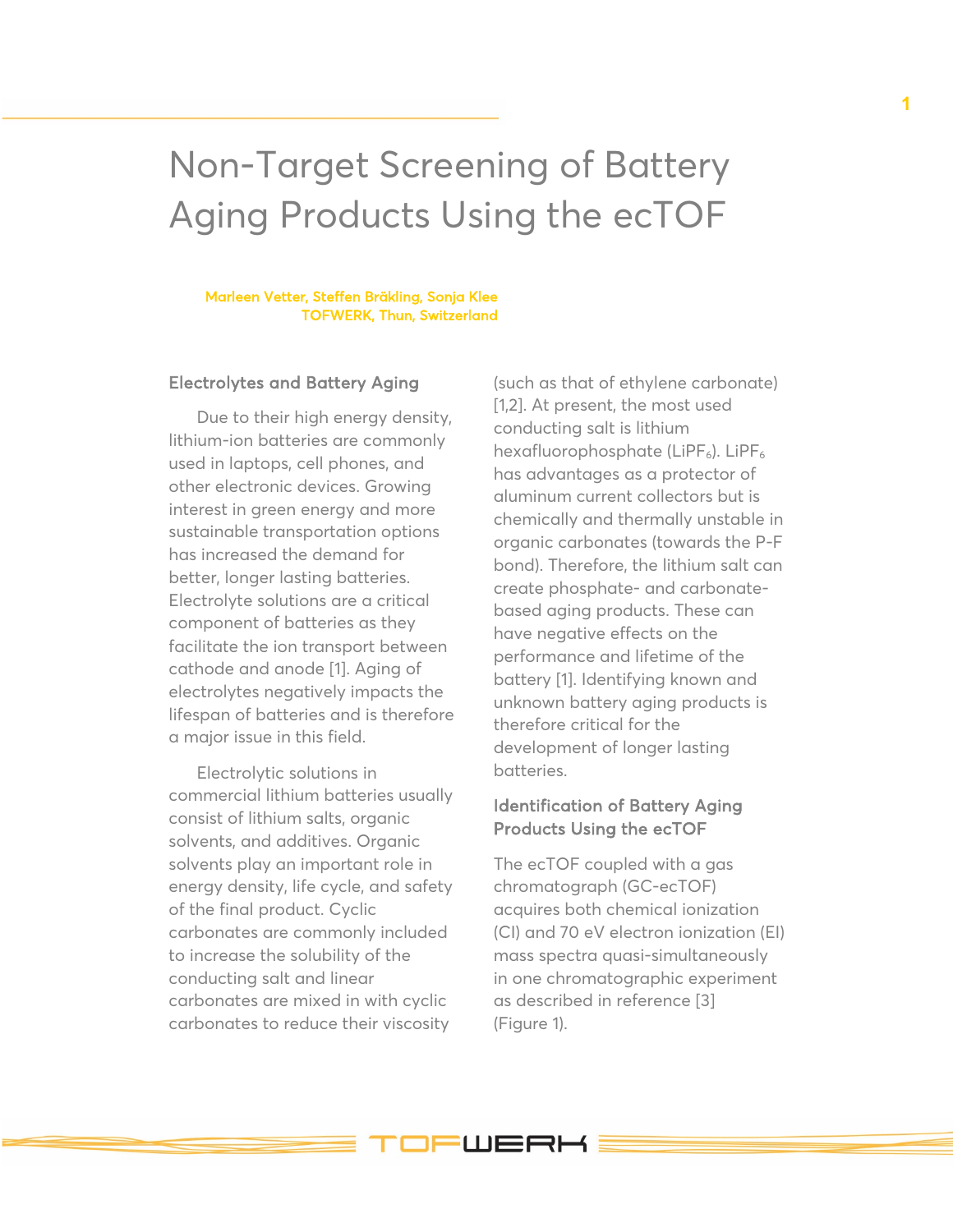

*Figure 1. Schematic illustration of the GC-ecTOF instrument.*

| Table 1: Instrumental method. |                                                                                                               |  |  |  |  |
|-------------------------------|---------------------------------------------------------------------------------------------------------------|--|--|--|--|
| Injection                     | Direct split 1 µL liquid injection (1:50) to Agilent GC 7890A<br>(Agilent Technologies, Santa Clara, CA, USA) |  |  |  |  |
| Column                        | DB-5 MS semi-polar GC column (30 m, 0.25 mm, 25 µm; Agilent<br>Technologies Inc., Santa Clara, CA, USA)       |  |  |  |  |
| <b>Inlet Temperature</b>      | 250 °C                                                                                                        |  |  |  |  |
| <b>Carrier Gas Flow</b>       | 1.2 mL/min (= sccm) He                                                                                        |  |  |  |  |
| <b>Purge Flow</b>             | $10.0$ mL/min                                                                                                 |  |  |  |  |
| <b>Septum Purge</b>           | $3.0$ mL/min                                                                                                  |  |  |  |  |
| Temperature                   | 40 °C for 2 mins, 3 °C/min to 60 °C. 10 °C/min to 250 °C, 50                                                  |  |  |  |  |
| Program                       | °C/min to 320, hold for 1 min                                                                                 |  |  |  |  |
| <b>Flow Split</b>             | $1:1$ CI/EI                                                                                                   |  |  |  |  |
| Source<br>Temperature         | EI 280 °C, CI 300 °C                                                                                          |  |  |  |  |
| <b>MS</b>                     | GC-ecTOF Prototype 1- StarBeam70 eV EI source- HRPCI source<br>$([NH_4]^+)$                                   |  |  |  |  |

A fresh and a twice cycled electrolyte solution were analyzed using the TOFWERK GC-ecTOF system (Table 1). Figure 2 shows EI and CI traces of both the fresh (top) and the aged (bottom) electrolyte. Compared to the fresh electrolyte within the aged electrolyte, additional components were detected (Table 2). Some of the listed substances were identified as common aging products using

targeted analysis by comparison with standard mixture. For any additional compounds for which no standard was available, proposed decomposition pathways for electrolytes found in literature enabled suspect screening [4]. Retention time index, NIST library search (EI) and accurate molecular mass and isotopic pattern analysis (CI) were used to tentatively confirm the presence of additional

**LUERH**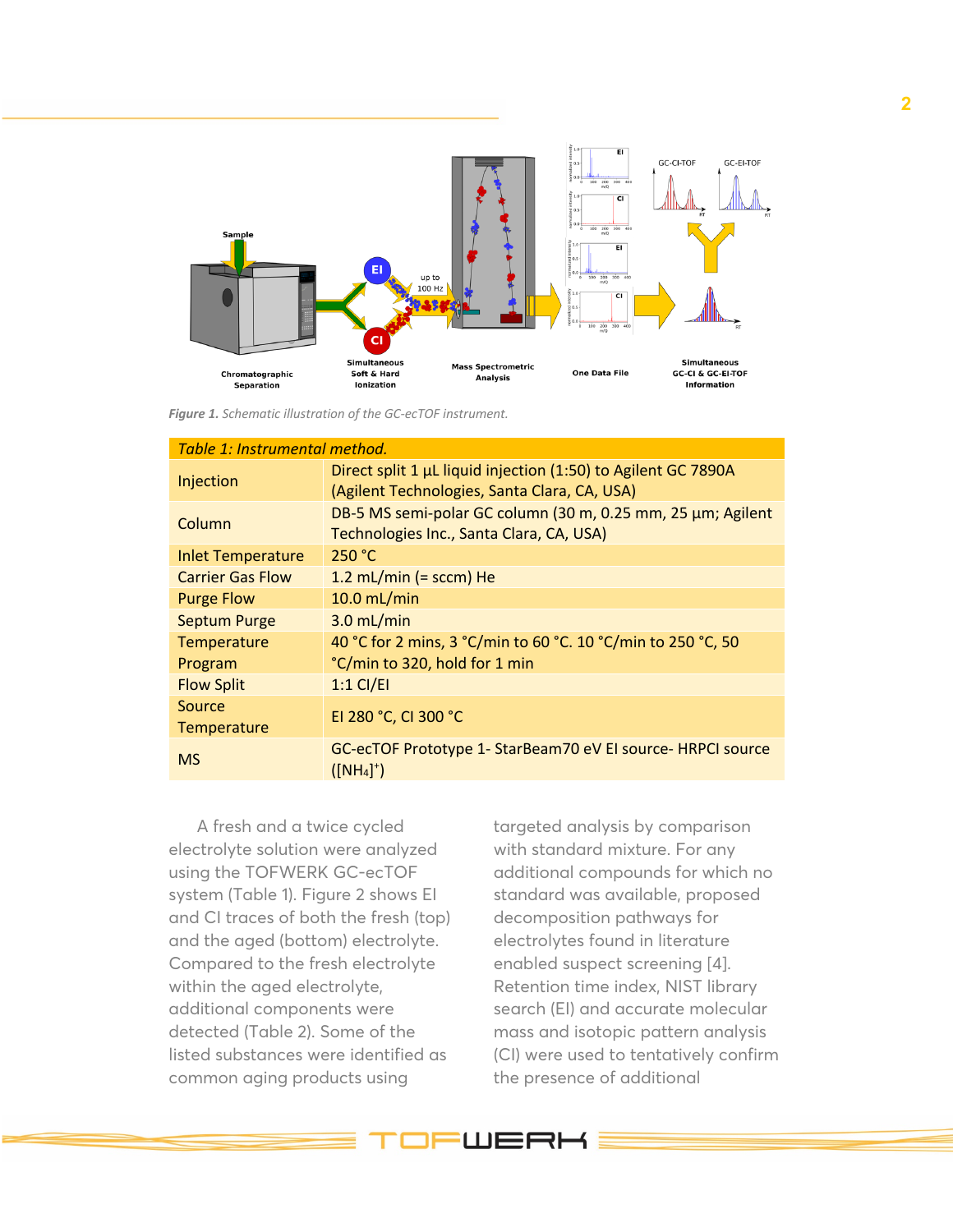oligocarbonates (Table 2). An example of the EI and CI mass spectra of an additional oligocarbonate as well as its isotopic ion distribution comparison can be found in Figure 3. Oligocarbonates up to diethyl-2,5-dioxahexane

carboxylate (DEDOHC) have previously been described [5,6] and standards are available for these compounds, yet the identification of higher oligocarbonates has only been reported using liquid chromatography analysis [7].



*Figure 2. Total ion chromatogram (TIC) of a region of interest for EI and CI traces of aged (top) and fresh (bottom) electrolyte. For the aged electrolyte solution larger additional peaks are found. A zoom in for some of these regions of interest is provided, highlighting detected compounds 1-9. Here, the extracted ion chromatogram (EIC) of the CI is shown for clarity of some of the compounds. The [M+NH4]+ of the possible compounds described in Table 2 were chosen as the extracted ions for the CI trace. For comparison purposes, the chromatogram of the fresh sample is also shown with the same normalization. A zoom in for some of the small additional peaks found in the fresh electrolyte are also provided. Some of these are due to the extraction method used for the electrolyte solution and are also seen in the aged solution.*

=WERH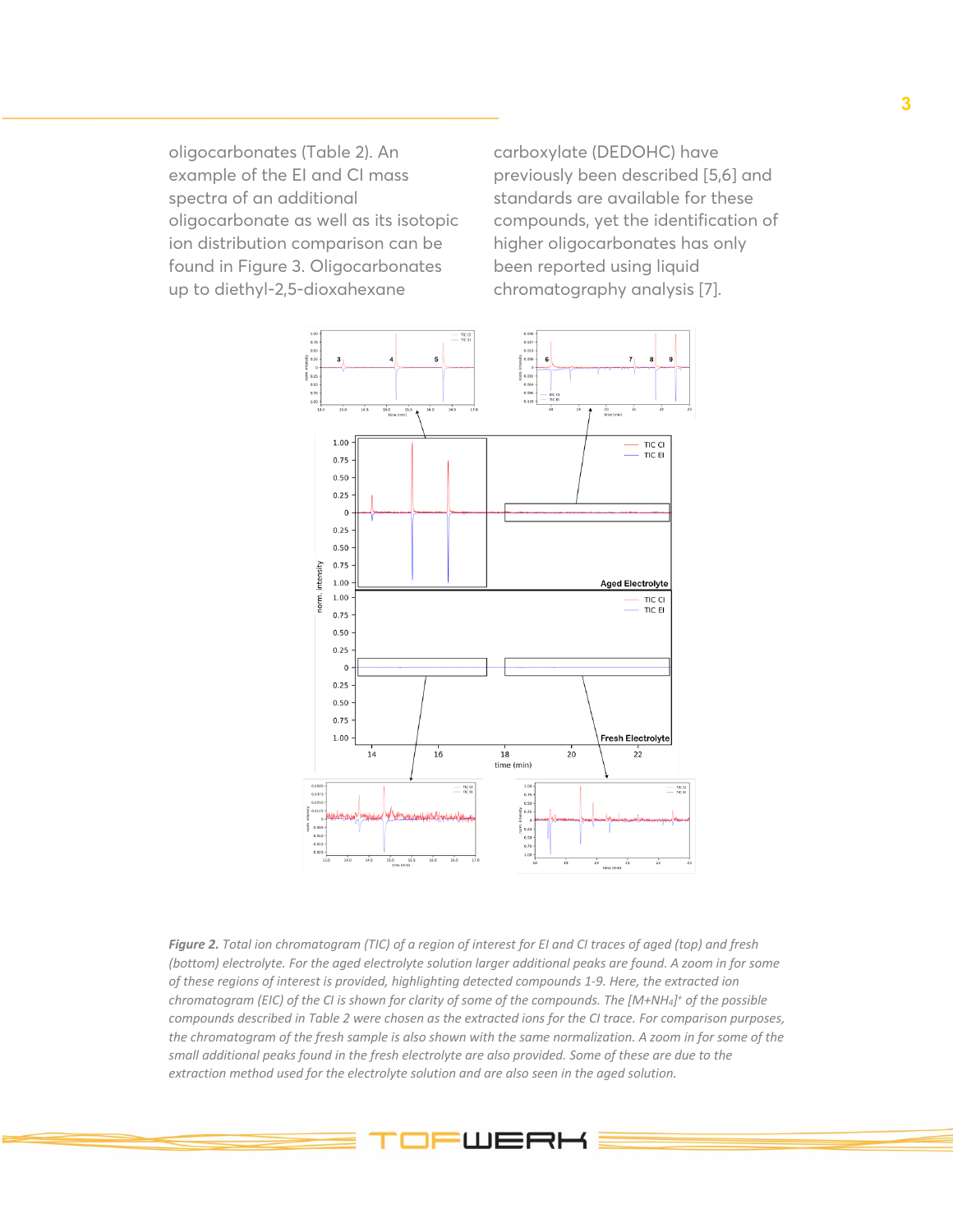| Table 2: Aging products identified in the aged electrolyte solution. Ion species $[M+NH_4]^{\dagger}$ . |                    |             |                                            |                                              |                                                       |  |
|---------------------------------------------------------------------------------------------------------|--------------------|-------------|--------------------------------------------|----------------------------------------------|-------------------------------------------------------|--|
| <b>Peak</b><br>No.                                                                                      | <b>RT</b><br>(min) | m/Q<br>(Th) | <b>Predicted</b><br>$[M+NH4]$ <sup>+</sup> | <b>Rel. Mass</b><br><b>Accuracy</b><br>(ppm) | <b>Predicted Compound M</b>                           |  |
| $\mathbf{1}$                                                                                            | 1.6                | 108.0640    | $[C_3H_6O_3 + NH_4]^+$                     | 5.2                                          | Dimethyl Carbonate (DMC)                              |  |
| $\overline{2}$                                                                                          | 3.2                | 136.0972    | $[C_5H_{10}O_3 + NH_4]^+$                  | 4.1                                          | Diethyl Carbonate (DEC)                               |  |
| 3                                                                                                       | 14.0               | 196.0764    | $[C_6H_{10}O_6 + NH_4]^+$                  | 2.2                                          | Dimethyl-2,5-dioxahexane<br>carboxylate (DMDOHC)      |  |
| $\overline{4}$                                                                                          | 15.2               | 210.0936    | $[C_7H_{12}O_6 + NH_4]^+$                  | 3.9                                          | Ethyl methyl-2,5-dioxahexane<br>carboxylate (EMDOHC)* |  |
| 5                                                                                                       | 16.3               | 224.1098    | $[C_8H_{14}O_6 + NH_4]^+$                  | 4.3                                          | Diethyl-2,5-dioxahexane<br>carboxylate (DEDOHC)       |  |
| 6                                                                                                       | 18.0               | 252.1421    | $[C_{10}H_{18}O_6 + NH)]^+$                | 1.1                                          | Dibutyl peroxy dicarbonate*                           |  |
| $\overline{7}$                                                                                          | 21.0               | 284.0952    | $[C_9H_{14}O_9 + NH_4]^+$                  | 1.3                                          |                                                       |  |
| 8                                                                                                       | 21.7               | 289.1117    | $[C_{10}H_{16}O_9 + NH_4]^+$               | 2.5                                          | Higher oligocarbonates*                               |  |
| 9                                                                                                       | 22.5               | 312.1267    | $[C_{11}H_{18}O_9 + NH_4]^+$               | 1.4                                          |                                                       |  |
| Notes: *no standard available                                                                           |                    |             |                                            |                                              |                                                       |  |



*Figure 3. a) Corresponding EI and CI mass spectra of the chromatographic Peak 9 at 22.5 mins. b) Isotopic ion distribution ([M+NH<sub>4</sub>]<sup>+</sup>) of Peak 9 at 22.5 mins with [CH<sub>22</sub>NO<sub>9</sub>]<sup>+</sup>.* 

Detailed information on the chemical pathways for the formation of these oligocarbonates can be found elsewhere [4]. These specific identified polymerized aging products change the function of an aged battery by reducing the conductivity in the electrolyte and increasing its viscosity [1,7]. Hence, it is of high importance for scientists and battery manufactures to identify these compounds, especially when standards are not available.

## Summary

WERK

Nine degradation products in an aged electrolyte solution could be identified, of which three could be confirmed using comparison with standards. For the other six, identification of the compounds was possible by means of combining the